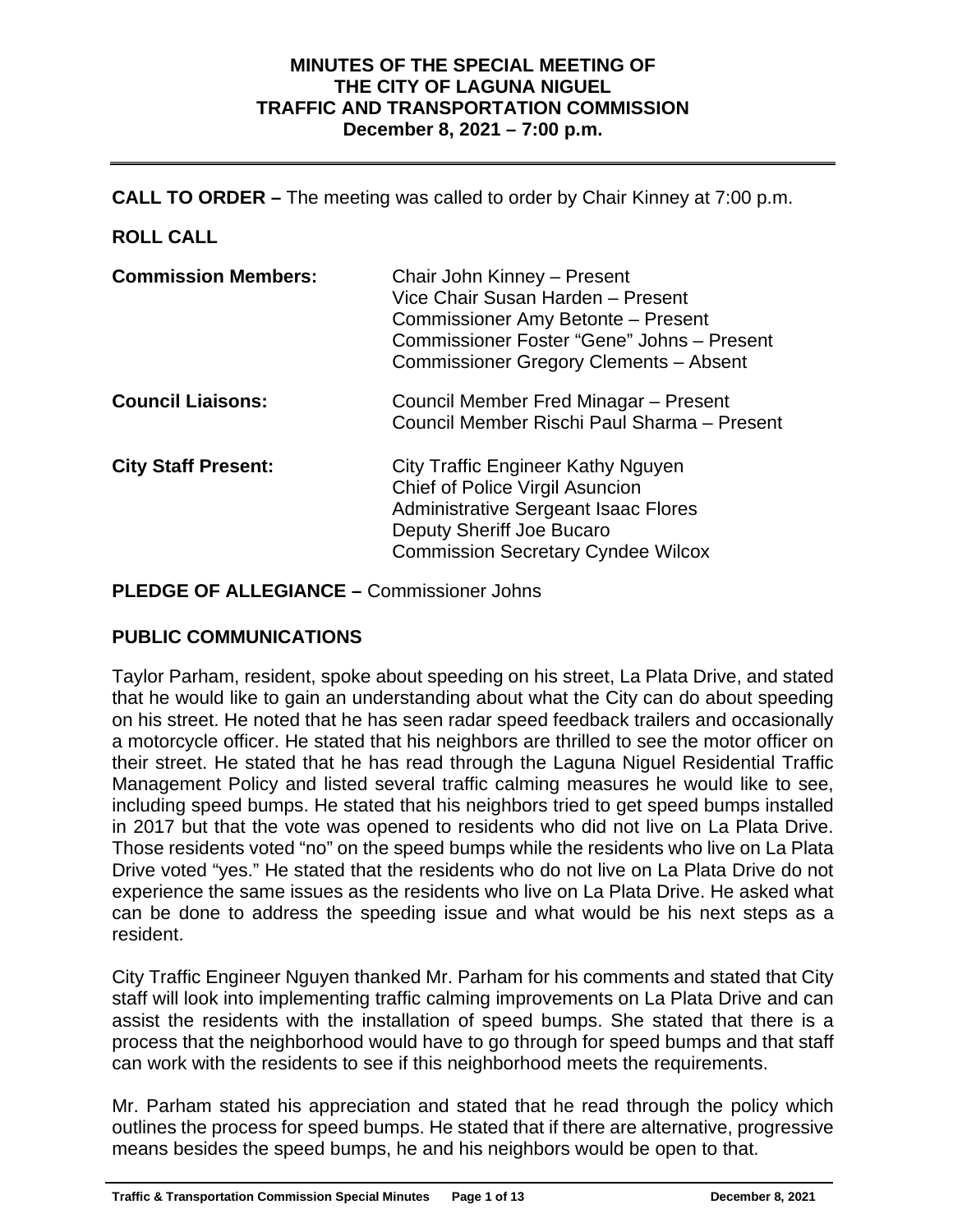City Traffic Engineer Nguyen stated that she would provide Mr. Parham with her business card to discuss possible solutions with him offline.

Council Member Minagar asked the Chair if he can respond to Mr. Parham and stated that he does not usually respond to citizens' questions during Public Communications as it is not on the agenda. He stated that on this specific issue, during the past 22 years in the City of Laguna Niguel, when he was on the Traffic and Transportation Commission for almost 8 years, speeding on La Plata Drive used to come up a lot. He stated that some of Mr. Parham's neighbors used to complain about the speeds and that any time the neighborhood pursued the installation of speed bumps, it failed because they have to go through the process and the protocol that was established by the City Council prior to Council Member Minagar's term on the Council. Council Member Minagar stated that, as a practitioner, he can tell that the pursuit of speed bumps, specifically in that area of the City, will likely fail due to the lack of getting the minimum required number of signatures. He noted that the residents can still go through the process and proceed with the request. Council Member Minagar stated that residential areas in the State of California, specifically Laguna Niguel is no exception, fall under prima facie category so residential areas by default is 25 MPH. He stated that anybody that takes their driver's license test should know this because it is one of the questions on the test. He stated that the residents are knowingly speeding and going beyond the prima facie speed limit. Council Member Minagar stated that the City has an excellent Police Department that is always vigilant and has done an excellent job over the years but they cannot be at every place in the City at any given time. He stated that the Police Chief would make proper accommodations for deputies to show up randomly to check and make sure that residents are adhering to the posted speed limits of the residential areas which are, by default, even if there is a sign or legend, 25 MPH. He stated that this is the existing and that he will go on to comment on the future. He stated that he helped one of his friends, Assemblywoman Laura Friedman, who is the former Mayor of the City of Glendale and is the Chairwoman of the State Assembly, change the laws in the State of California. He stated that effective January 1, 2022, every City in California, 482 Cities, would have to comply and adhere to one of the new laws that would allow Cities such as Laguna Niguel as a municipal corporation to reduce some of the speed limits. He stated that the law is not in effect yet because it has to come to the City Council and has to be ratified. He stated that this City is indeed going to be pursuing that so that there is more flexibility for the Traffic Engineering Division of the Public Works Department to review and modify speed limits by 5 to 10 MPH less than what has been posted or under the category of prima facie. He noted that this is a very fluid thing because it's a new law. He stated that other Cities do not want it because of all kinds of variations that it is going to create but that this change is down the pipe and that by the year 2024, according to the Secretary of State of the State of California, all the Cities would have to be compliant with the new law. He stated that Laguna Niguel has three years to get adjusted and acclimated to make proper accommodations, revisions, and modifications to all the speed limits in the future. He stated that, for now, staff is going to look into Mr. Parham's request in more detail. He stated that, especially in this area, because of the grade, the slope does impact the way the driving public would be behaving. He stated that he would like to add that when the City did the first traffic survey of this specific area approximately 15 to 16 years ago, he asked the former Police Chief to let him know who the speeders were. He noted that he didn't want their names as that is not legal but he wanted to see who they were based on their license plates. He stated that based on the report that he received, 100% of the speeders were the neighbors – they were all living in the same area, the same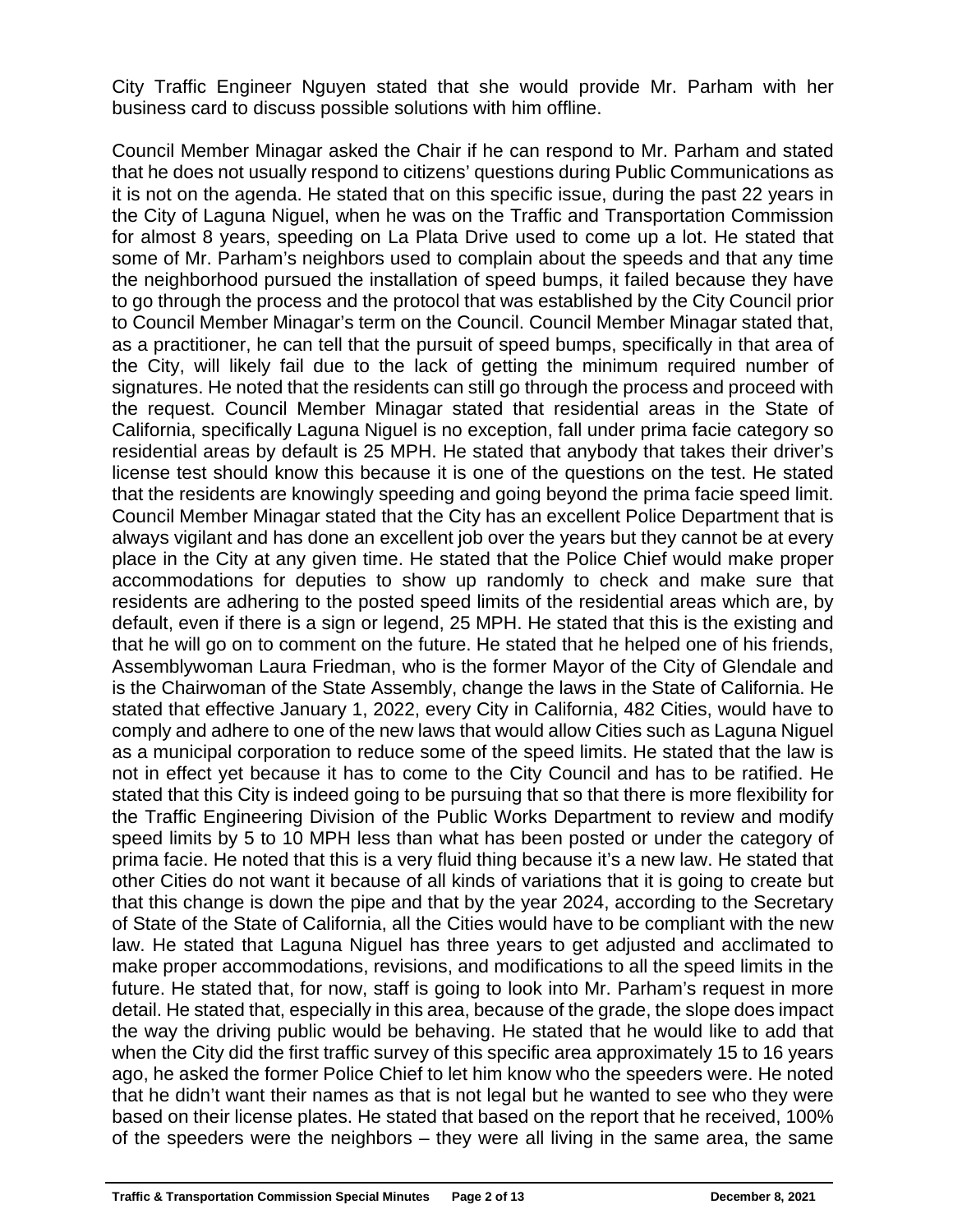cluster of homes. He stated that he just wanted to give the history of the area and that the City visited that area quite a few times over the years and he wanted to make sure what staff is going to be doing is most likely to accentuate and reinforce the existing traffic control devices, to make sure that there is a legend, that it needs to supplemented, amplified by a sign or other measures to slow down. He stated that the City can do that, but anything beyond that, staff cannot do because they have to go by the prima facie in California as this is a legal thing that the City cannot change without any justification that we can refer to. He stated that he hopes he clarified the situation for Mr. Parham.

Mr. Parham stated his appreciation for Council Member Minagar's comments and stated that something has to be done to address the speeding in the neighborhood.

Council Member Minagar stated that Mr. Parham's points have been well taken, but that in the interest of time, the Traffic and Transportation Commission has a special presentation to get to and he is sure that staff will assist the neighborhood with a speed feedback trailer for a short period of time on a random basis. Council Member Minagar stated that he wanted to help Mr. Parham and the other residents. He stated that public safety is our number one job in the City.

Aniko Sherry, resident, presented three items. She stated that the recent street resurfacing work within the Rancho Niguel single family community was a good chance to put in some speed calming, or street painting, not to add the speed bumps at all but just some speed calming and street painting. She stated that didn't happen, although she had spoken to someone from Public Works before and someone came out and looked at the speed. She stated that, at that time, we had the pandemic so not too many cars were driving through and it was wonderful, but now we are back to the same traffic pattern. She stated that mostly we have cut through traffic and, as mentioned by Council Member Minagar, we do have our own neighbors flying through at 65 MPH. She stated that the quality of the resurfacing was surprising to the homeowners. She stated that she has worked with American Asphalt a number of times and they do quality work but not this time. She stated that there is parking infiltration on Rancho Cristiano. She stated that the City approved permit parking only for our area on Rancho De Linda and thinks we need to add more streets for permit parking. She inquired about the status of Crown Valley Parkway at the on-ramp northbound to I-5 and if we are going to have two onramps. She would like to receive a follow-up.

## **CONSENT CALENDAR**

### **1. Approval of Minutes of the Traffic and Transportation Commission Meeting on October 27, 2021**

Chair Kinney stated that page 3 of the Minutes of the Traffic and Transportation Commission Meeting on October 27, 2021 should be amended to reflect that he inquired about the right lane closure on La Paz Road by the County Regional Park, not Commissioner Johns.

**A MOTION** was made by Commissioner Johns, seconded by Vice Chair Harden, to approve the minutes as amended.

## **Motion carried 4-0-1; with Commissioner Clements being absent.**

Approved as amended.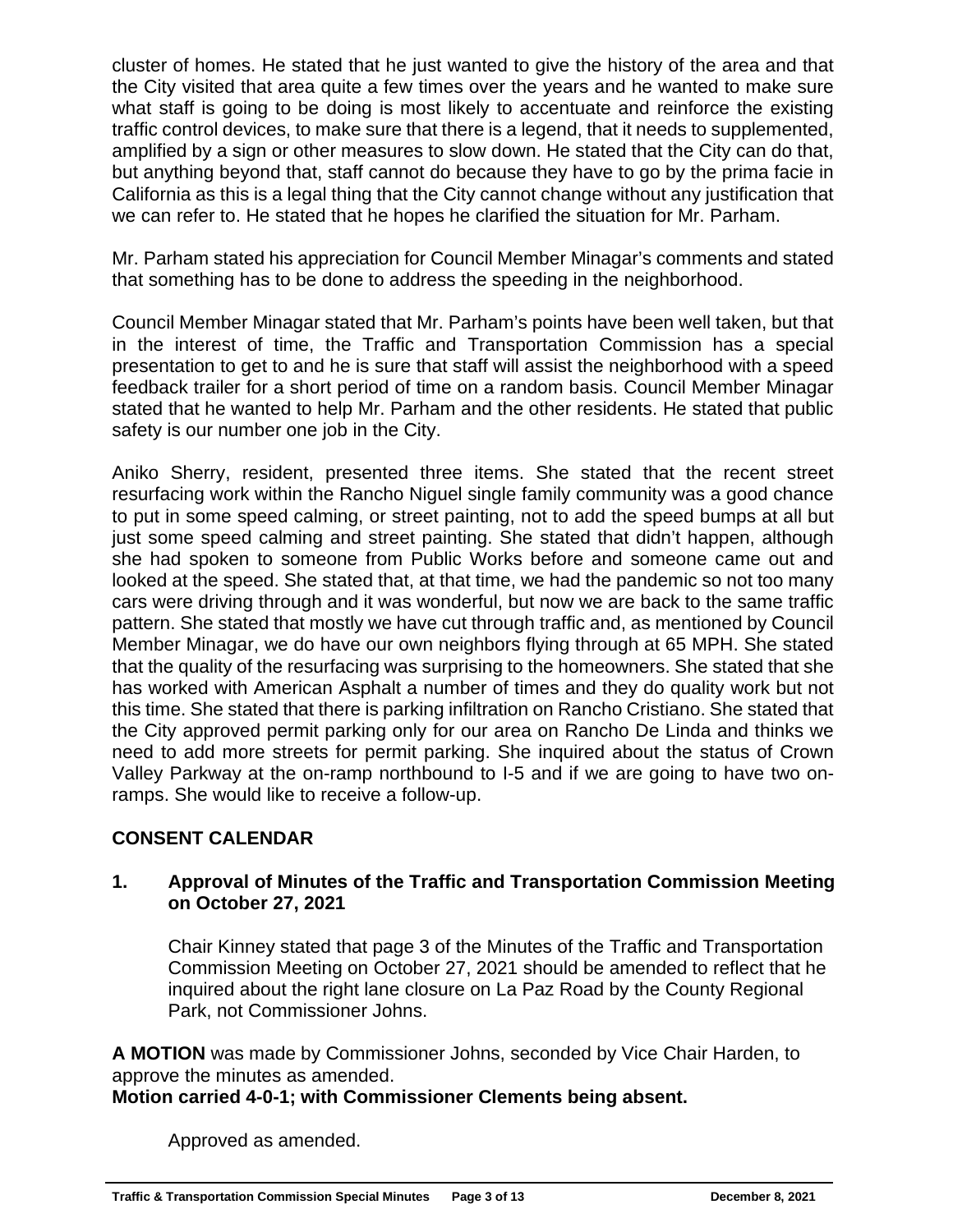# **DISCUSSION ITEMS**

### **1. City of Laguna Niguel Local Roadway Safety Plan**

City Traffic Engineer Nguyen provided a brief introduction of the Local Roadway Safety Plan (LRSP) and introduced the City's LRSP consultant, Paul Martin from Mark Thomas & Company, Inc., who presented a PowerPoint on the LRSP.

Vice Chair Harden stated that the document was well done and found it interesting to read the history of the things that have been done most recently as well as reviewing all of the actions in the plan. She stated that looking at all the recent improvements in the PowerPoint slide, she noticed that some of them had dates next to them, and when she was reading the plan, she was wondering what the dates were on some of those improvements. She stated that she thought it would be great to have dates next to all of the improvements since the document covers five years and it would make it easier if the document gets reviewed again to see when those improvements would be happening.

Vice Chair Harden stated that an update of the document would occur in a minimum of five years, but given the last couple of years, 2020 and 2021, and the increase in bicycling and electric bikes, she would like to know when the next round of crash data would come out and if there was an opportunity to update this document in less than five years.

Mr. Martin stated that the crash data covered five years between 2015 and 2019. He stated that we are in 2021 and the State published data only goes up to 2019 currently. He stated that there is data added every year. He stated there might have been less travel during COVID in the last couple years. He stated that, in a couple years, it will be interesting to take another look to do a comparison pre-COVID with COVID.

Vice Chair Harden stated that she wanted to see crash data particularly around Shark Bay and the schools with so many more students biking to middle school and we are seeing more bikes on the road. She would like to see if the trend will change the crash data.

Vice Chair Harden noted that there was a PowerPoint slide that showed the severity of the injuries and the fatalities in Laguna Niguel were low compared to other Cities. She stated that this data showing the breakdown was not provided in the report.

Mr. Martin acknowledged that the table was not included in the report and was only presented in the PowerPoint slide.

Vice Chair Harden stated that she would like to see the table in the report.

Commissioner Betonte stated that she noticed that the working group was more of an executive committee and asked the consultant if, based on your experience, working groups consisted of smaller breakout groups. She stated that the working group could enlist more community involvement not only with high school and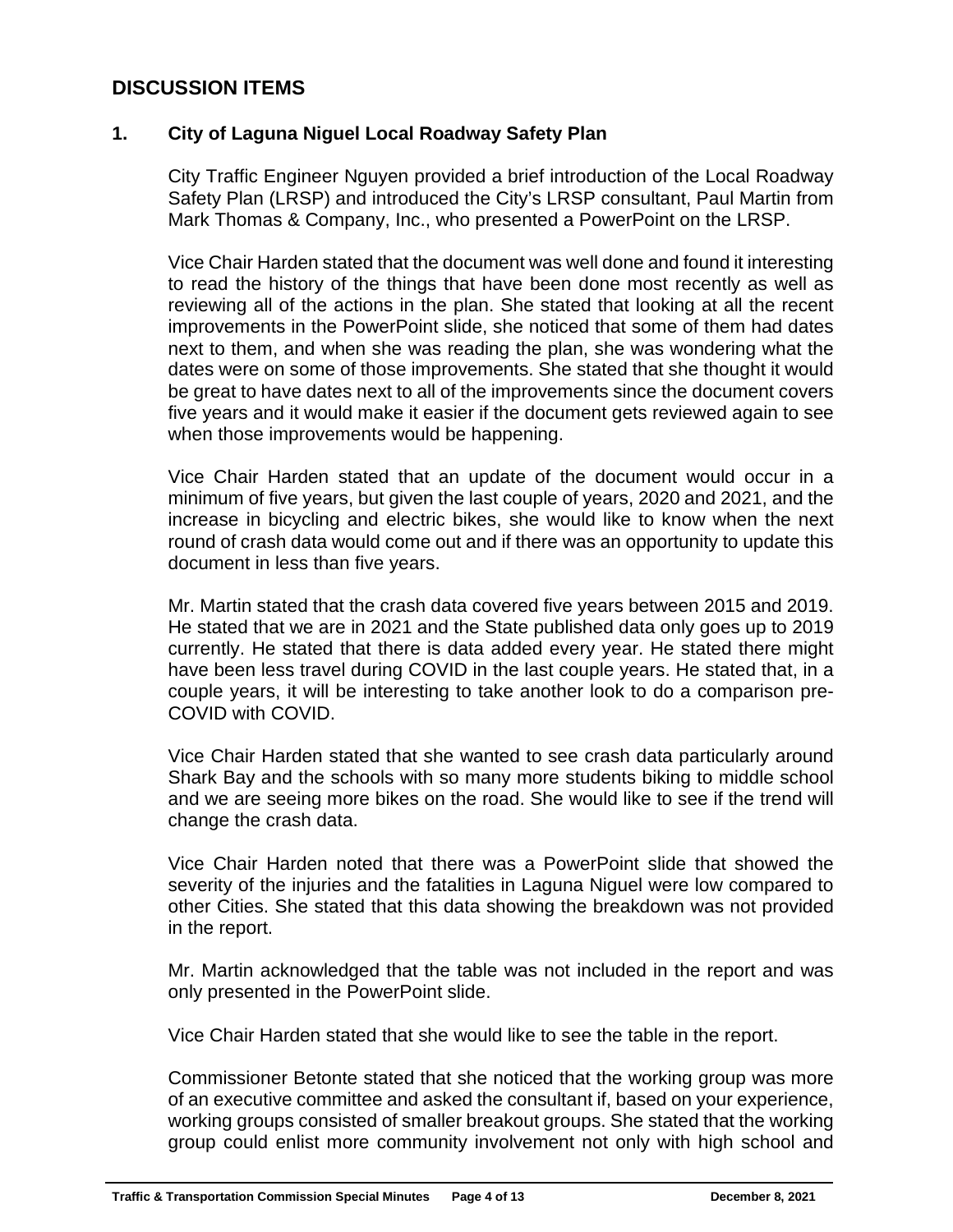senior citizens groups but also e-biker clubs that are probably going to be starting up soon if they haven't already, motorcycle groups, bike groups, and high school students to help figure out what would influence them to put that phone down and diminish distracted driving, same thing with our senior citizens, likewise engaging our local courts. She proposed a diversion program so that if a senior citizen or anybody gets caught speeding or in an accident that, in lieu of financial penalties, they are diverted into a program that helps the City of Laguna Niguel come up with solutions to solve some of the problems that we're having with some of these subgroups. She inquired if there is anything that other communities do that's more unique than the typical things that we've seen on a day to day basis.

Mr. Martin stated that a lot of the things mentioned by Commissioner Betonte are within the realm of possibility. He stated that that degree of public engagement with focus groups or with youth or with other ages is all something that can happen in the future. He stated that it's a matter of how much the City wants to grow the range of engagement. He stated that at the very least, we wanted to make sure we talked to anyone who's related to travel safety such as law enforcement, the school district, Orange County Health Care Agency, and OCTA. He stated that the City can open this up to a wider audience with focus groups. He stated that the public engagement could also be rolled into other things like the General Plan update or a dedicated bicycle/pedestrian/active transportation plan. He stated that these types of engagement do not have to be restricted to the Local Roadway Safety Plan.

City Traffic Engineer Nguyen stated that, per the State grant requirements, the State had envisioned that the City reach out to these groups to discuss the goals of the LRSP and that the City can take the extra step to engage the community for input. She stated that as part of the plan, we do have community engagement to address a lot of the issues, so the plan itself does advocate community engagement, but in the process of putting the plan together, the State had originally just envisioned these particular groups in the County and at the local level.

Commissioner Johns stated that he appreciated the report. He stated that it was very detailed and very easy to read considering what it was. He noted that he saw from 2015 to 2019 in the report, our numbers of collisions has drastically dropped. He stated that we were at a high of 289 at one point and we're down to 254, so obviously what we are doing already seems to be helping quite a bit with the collisions in our City and that's documented in the report. He stated that he appreciated that was easy to see. He stated that the one thing that struck him was that 88% of the collisions are in or near intersections where the schools are, so out of 254 accidents that we had last year in our City, 237 of them were at those intersections. He stated that there is something we need to do there and we need to make sure that's a priority that we look at that. He stated that he saw that we were 62<sup>nd</sup> out of 102 cities with intoxication of people under the age of 21, but then when he looked further, it was one person. He stated that even though we're  $62<sup>nd</sup>$ , it's kind of deceiving that that was there. He stated that the read was easy and it was really good, but in a couple of places, he cringed when he read that we're going to do those things that are easy and not expensive, that don't cost much. He stated that what we need is that we can do them without City Council having to approve the funds that are available that we can spend for certain things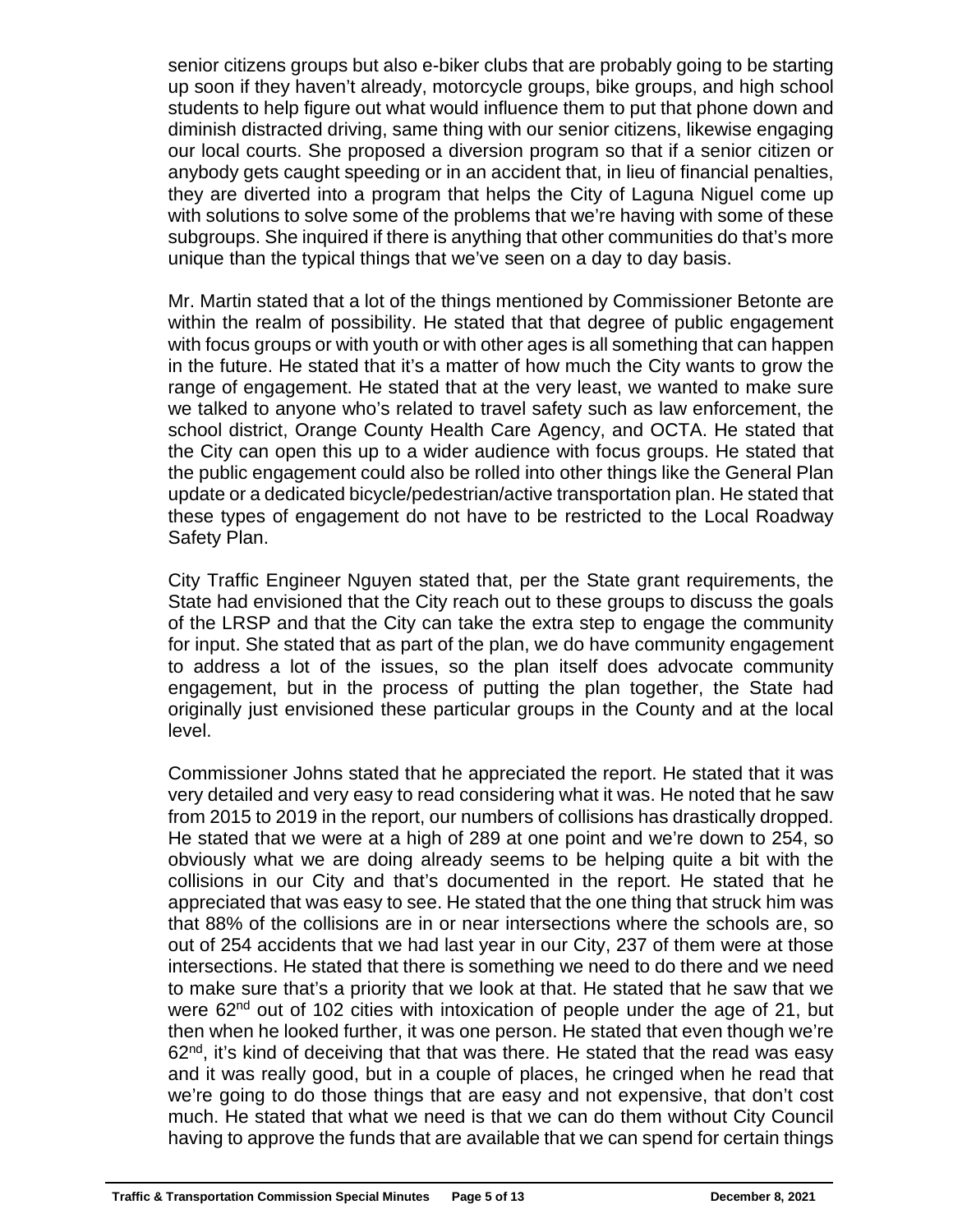so maybe we can reword that so that it doesn't look like we're only doing those things that are not expensive. He stated that he doesn't think safety has anything to do with the cost. He stated that it struck him wrong when he read it. He stated that he knew what we meant by it, but he thinks we can clarify that. He stated that, other than that, it was a fantastic report.

Chair Kinney stated that his two points were covered by the other Commissioners and asked for a motion to approve.

Council Member Minagar stated that before the Chair can move to a motion on this, this is a public hearing because we are using it as a special meeting for the Traffic and Transportation Commission, and by law based on the LRSP statutes in the State of California, this is a forum for everyone to input their comments because then it's going to jump from here to the City Council for the ratification. He stated that this is the only opportunity for us as well as anyone in the audience to echo and all comments have to be recorded and it has to be integrated as a part of the full report that is going to be submitted later on. He stated that it's going to come to the City Council to ratify it, it's going to go to Caltrans District 12 for their review, and then it goes to CTC and Caltrans headquarters for their approval. He stated that he has quite a few technical questions because this is the only time that he has and this is the only forum that he can use to echo his feedback. He stated that the report mentioned that the SWITRS report was used and asked if the TIMS report was used.

Mr. Martin stated that they looked at both data sources to be able to pull crash data.

Council Member Minagar acknowledged that the consultant compared the database from UC Berkeley with SWITRS from Office of Traffic Safety. He inquired if the consultant then did an aggregation of the two.

Mr. Martin stated that typically, the SWITRS data is not the interface.

Council Member Minagar stated that SWITRS is not user-friendly and it just populates everything because it's a report from the Police Department or Sheriff's Department to CHP and Office of Traffic Safety. He stated that as long as you used TIMS, you need to mention that in the report or it's illegal. He stated that you need to mention that you downloaded all the TIMS databases because UC Berkeley does all the number crunching for you and they create the heat maps for you, with clusters. He stated that when you got to the TIMS report at UC Berkeley, they do show not only the data from Office of Traffic Safety/SWITRS report which is from our Sheriff's Department, but also if you scroll down, it has ATP databases, and it does have SRTS, state and federal. He inquired if the consultant reviewed those two documents in conjunction with this. He noted that one of our Commissioners mentioned the bikers and the pedestrians and what you get from SWITRS is highly concentrated on the motoring public. He stated that we want to see what are the activities surrounding the schools, the elementary schools in the city, the middle schools, which is very crucial. He stated that we don't have any high schools here. He stated that he wanted to make sure that those are included in the assessment before this report comes to the City Council because it's going to be too late. He stated that we do not want to send it back from the City Council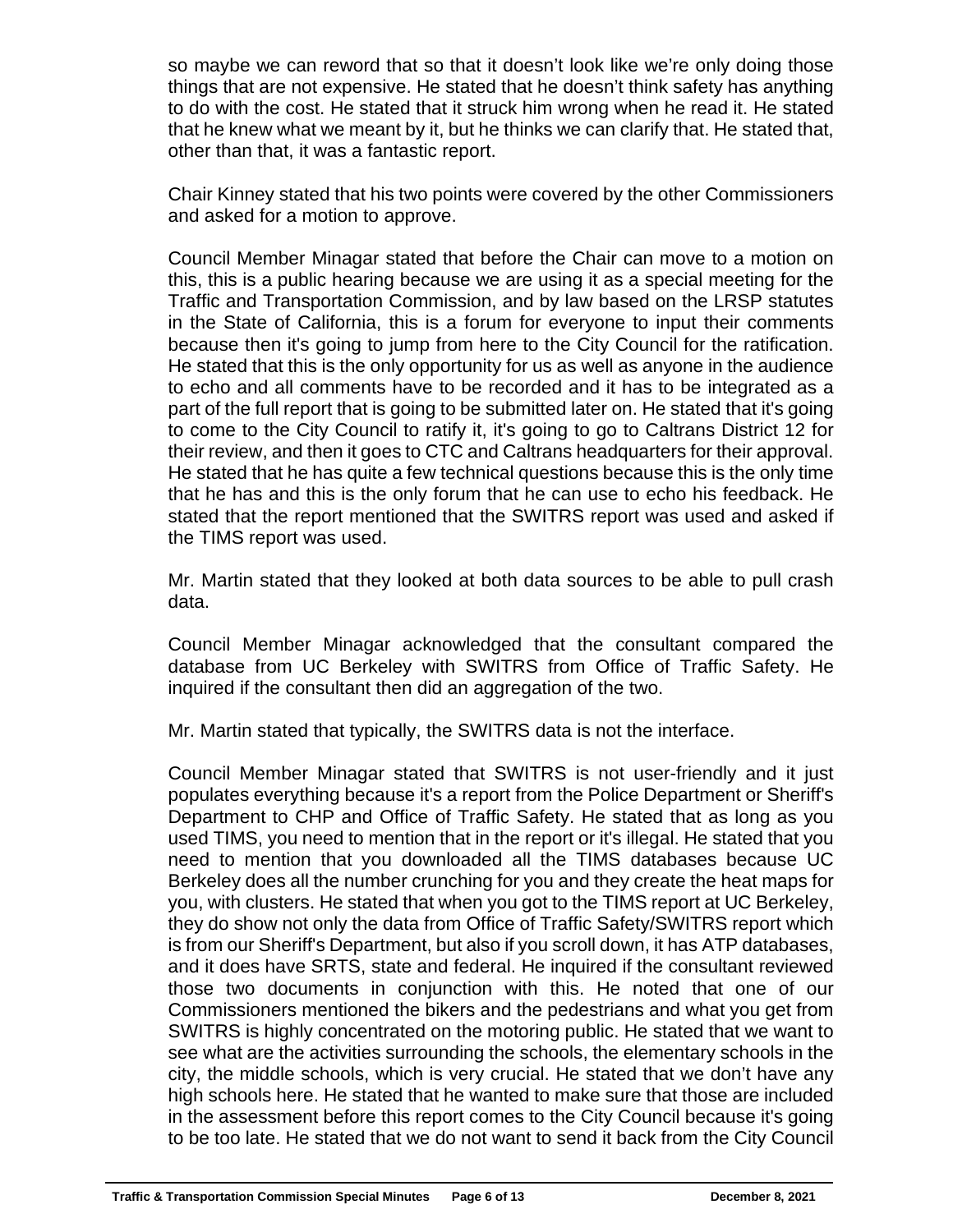to the Traffic Commission. He stated that he is trying to help staff get to the finish line so that the report not only would be complete but it will be comprehensive so that it will serve the residents of this City because we were lucky that we were able to get funding to do the LRSP which is a platform for getting funding for HSIP projects. He inquired if the consultant used SRTS, state or federal.

Mr. Martin stated that the crash data includes all that information for the safe routes, the crashes affecting youth. He stated that it's all encompassed in the data that we pulled from SWITRS and TIMS.

Council Member Minagar inquired if the consultant combined them in this report that was presented which is in the public domain that anyone can review as a matter of public record.

Mr. Martin confirmed.

Council Member Minagar stated that, with regard to the stakeholders, he noticed that OCTA, Sheriff's Department, and Capo Unified School District were included. He inquired about any citizen groups such as Chamber of Commerce or e-bikers. He stated that maybe we haven't established the e-biker groups yet but pretty soon we are moving in that direction because the elected officials get a lot of requests from citizens that the City ought to be doing this. He stated that our Sheriff's Department and our Public Works are working in sync to make sure that we do the best for the City and we are way ahead of other Cities in Orange County. He stated that he saw one of the ambulance companies listed as a stakeholder. He inquired if the consultant got any data or reports from them.

Mr. Martin stated that part of the goal of that stakeholder working group was to address emerging technology and emergency responders. He stated that there were a series of prompts for the various stakeholder working groups, for example, Enforcement or Emergency Response: Are there any issues going on within your jurisdictions? He stated that his firm is doing the LRSP for King's County in the central valley.

Council Member Minagar noted that it is a rural county.

Mr. Martin stated that in Laguna Niguel, ambulance providers can use Crown Valley Parkway and go straight on to the hospital. He stated that the City of Laguna Niguel has traffic signal synchronization, optimization, preemption, and so on. He stated that in King's County, in these other jurisdictions and throughout those wide expanses in the State of California, ambulance providers have issues with response times. He stated that it's problematic to go to a hospital that is 10 or more miles away, so in a place like King's County, we're finding that the emergency response, and having the ambulance provider involved, guides the recommendations. He stated that in Laguna Niguel, we had Falck, the ambulance provider, to be able to do that double check, but the reality is that the Public Works Department is ahead of the curve on that and has already got the typical solutions. He stated that we went through those prompts with the various groups, with the school district, with Orange County Public Health, and with OCTA. He stated that if there is an interest in trying to make the focus groups happen, then certainly that can be done in the future going forward.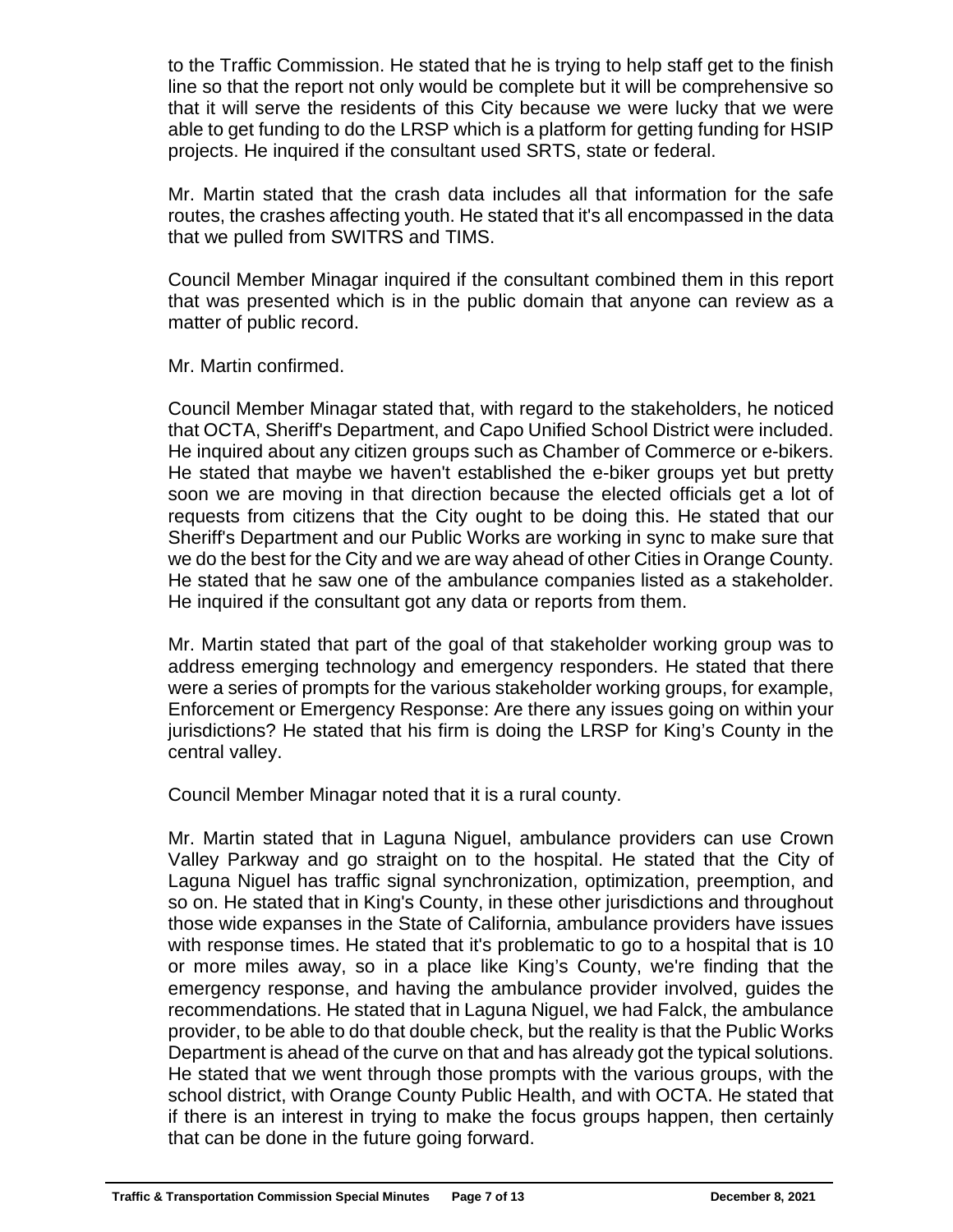Council Member Minagar stated that because this is a special meeting of the Traffic and Transportation Commission, it serves again as a public hearing. He inquired if the purpose of this special meeting was accentuated or amplified so that the citizens can come here and hear about this and provide input. He inquired if there is anything with regard to the LRSP on the City's website.

City Traffic Engineer Nguyen stated that the agenda and the report are posted on the City's website.

Council Member Minagar inquired if, on the City's website, there was anything standalone as LRSP or public meeting or public input is needed.

City Traffic Engineer Nguyen stated that this is a special meeting because the report wasn't ready when staff originally anticipated to take it to the Traffic Commission in October. She stated that staff didn't want to hold the report until 2022 which is why staff called for this special meeting to be able to present it to the Traffic Commission this year. She stated that whenever there is an opportunity, staff lets the public know that there is a Local Roadway Safety Plan that's being developed. She stated that the report is on the website as part of this meeting agenda but there isn't a special page dedicated to the study. She stated that the purpose of this meeting isn't to solicit input as part of a public hearing and that this is a special meeting only because it is not part of the regularly scheduled meetings.

Council Member Minagar stated that he understands because of the Christmas holiday and complexity of that. He stated that, again, he wanted to save time before the report comes to our City Council Meeting. He stated that he is helping the City to make sure that we get the full funding from the State of California. He stated that the State is going to do all the checkmarks, how the public was informed. He stated that, after this meeting, he suggests to upload this presentation and document to the City's website and spelled out, "Local Roadway Safety Plan." He stated that a lot of Cities in California have done that and he checked it before coming to the meeting. He stated that he does not want to add more layers, but it's a process that we have to comply and conform. He stated that he noticed that there are eight intersections and seven segments that were identified as priorities in the report. He stated that the LRSP manual, which is dated 2020, the Bible of the State of California for LRSP, requires that we look at the top 10 to top 15. He asked the consultant, when you have eight intersections and seven segments, was it because we did not have any other crashes of any significance? He inquired why a minimum threshold of 10 locations was not met.

Mr. Martin stated that the list certainly could grow and that the locations were identified based on the engagement with the stakeholder working group and crash data. He stated that we can grow that list, if desired, up to 10.

Council Member Minagar stated that our Traffic Commission is going to make a vote on this, then send it to the City Council. He stated that you'd have to be an engineer to see how many intersections or segments are required. He stated that the City Council does not have the manuals to look into it. He stated that he wanted to make sure that anything that is determined tonight, that our great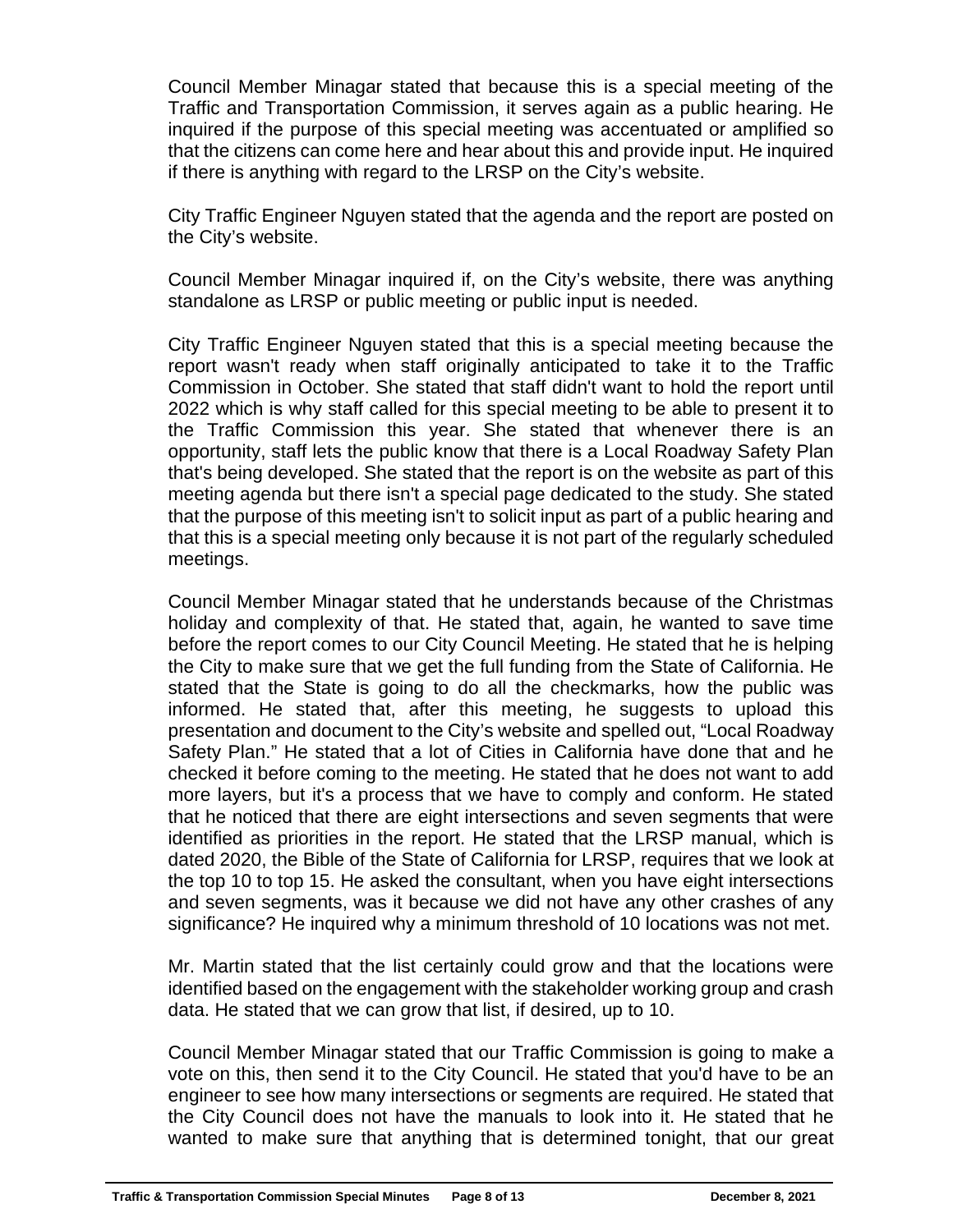Commissioners would be voting upon it, that we are not deviating from the requirements. He stated that when the report comes to the City Council, it will be too late for us to add locations to it.

City Traffic Engineer Nguyen stated that staff will definitely incorporate the comments received tonight by the City Council and the Traffic Commission and make those changes before the document is brought before the City Council for adoption. She stated that the recommendation can be modified to state that these changes be made to the report and then recommend it to the City Council for adoption.

Council Member Minagar stated that his final question is the most critical one. He stated that he noticed that you have countermeasures, countermeasures need to come up with specific engineering solution for that cluster of crashes, as part of that, did you look at other intersections within the city, about 82 signalized intersections in the city, how many other potential locations would fall into that category, if they happen to be on one of the SWITRS reports that we've had traffic crashes there, so that we can use it as a location to improvise, to enhance, to improve the quality and the type of control devices that we have, so as a part of that, do you know that there are locations that 1) to add for those retroreflective backplates and 2) to change the lenses from 8" to 12".

Mr. Martin stated for everyone's benefit, 8" and 12" is the size of the lenses as you approach the traffic signal. He stated that historically, 8" was used at a lot of traffic signals, and as signals get upgraded, the new standard is 12".

Council Member Minagar stated that he is done with all his questions in the interest of time. He stated that he just wanted to make sure from a legality perspective, all these elements are incorporated so that we get the full funding. He inquired if it is 80/20 or 90/10?

City Traffic Engineer Nguyen stated that the grant that the City received from the state was \$54,000 and it was based on population.

Council Member Minagar stated that he knows that but would like to know the percentage. He inquired if it was 10% or 20%?

City Traffic Engineer Nguyen stated that she would have to do the math. She stated that it was about 35%.

Mr. Martin stated that the Local Roadway Safety Plan was funded primarily by a grant. He stated that the State said, "you need to do this, and fortunately we have some funding for our mandate." He stated that the State did provide some funding opportunities and that the majority of this effort was funded by the State grant and the City provided a match.

City Traffic Engineer Nguyen stated that the grant has minimum requirements. She stated that staff is making sure that we are meeting those requirements so that we can keep the grant. She stated that the reason the City contributed a little bit more to this effort is because we went a little bit above and beyond the minimum requirements of the grant. She stated that the grant didn't ask for an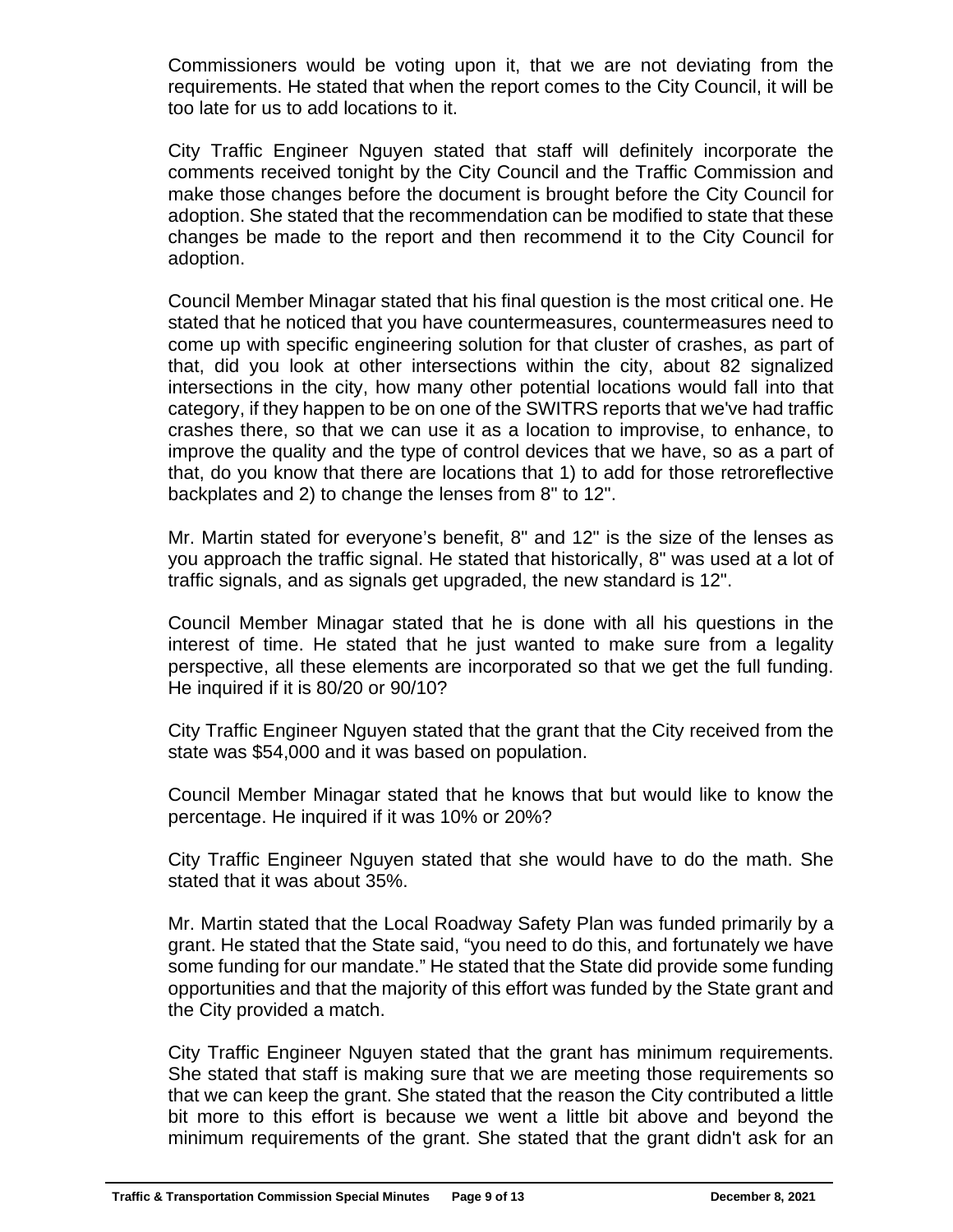implementation plan. She stated that the document gives you the general direction of where the City wants to go in terms of its safety improvement plans. She stated that we took the extra step to put together a more concrete schedule and we also asked Mark Thomas to look into funding opportunities so that we can implement a lot of the improvements that are proposed in the plan.

Commissioner Betonte inquired if this plan was a living document so that it can be amended on an on-going basis to fit the needs of our community. She wanted to confirm that we're not limited to the four corners of this document so we can springboard into other intersections if we want by amending the plan through a formal or an informal process.

City Traffic Engineer Nguyen stated that Commissioner Betonte was correct and that the State did say that this is a living document and wanted to make that very clear which is why they recommended that the document be updated every five years and that is just a recommendation. She stated that, as Vice Chair Harden requested, we can update this document more frequently and staff is proposing that we meet with our stakeholders every year to reevaluate the improvements that are proposed in this plan and see if it is still current to meet the changing needs of our City. She stated that it is a living document, and we can certainly make changes as needed. She stated that it doesn't even have to be every year and that staff can make changes as needed.

Council Member Sharma thanked staff for the presentation and stated that, unlike this piece of paper with the heat maps and the accidents or maybe an intersection in the middle of Kansas, Laguna Niguel has a lot of rolling hills. He stated that he would like to draw attention to Golden Lantern past Hidden Hills Road going down towards Crown Valley Parkway and then Paseo De Colinas down towards the Gateway. He stated that those specific areas illustrate the rolling hill nature of Laguna Niguel, and he would be very curious to understand not only were there accidents in these areas or these specific areas, but did the accidents occur on the ascending side of the road or the descending side of the road. He stated that if he could overlay the map of speed feedback sign locations in the City, there's nothing relative to speed feedback signs on any of the descending aspects of our intersections. He stated that he does not know if that would be a solution that would assist, but extra attention to the descending side of the road would be warranted, specifically in that area. He stated that, as was mentioned before by a couple of the Commissioners, there are schools located in the area and that a lot of students travel in the area throughout the course of the day. He stated that as he looked at the proposed education resources, he thinks it's important that we still talk about speeding. He stated that speed and cell phones become a bit passé where people stop paying attention to it, but it's probably a bit more in tune with the seasonality that we are going through right now to draw additional attention to weather conditions. He stated that we are getting into a rainy season, oils after the first rain, and a lot of people don't understand the dynamics of how that works and how that affects the ability to transport oneself in a vehicle. He stated that additional attention should also be paid towards the wear and tear of vehicles, such as worn-down tires, inappropriate window cleaning systems such as windshield wipers, etc. He stated that if you are trying to educate, going beyond the "don't text and drive" and "don't speed" can help people understand how to mitigate damage relative to transportation to themselves and their families.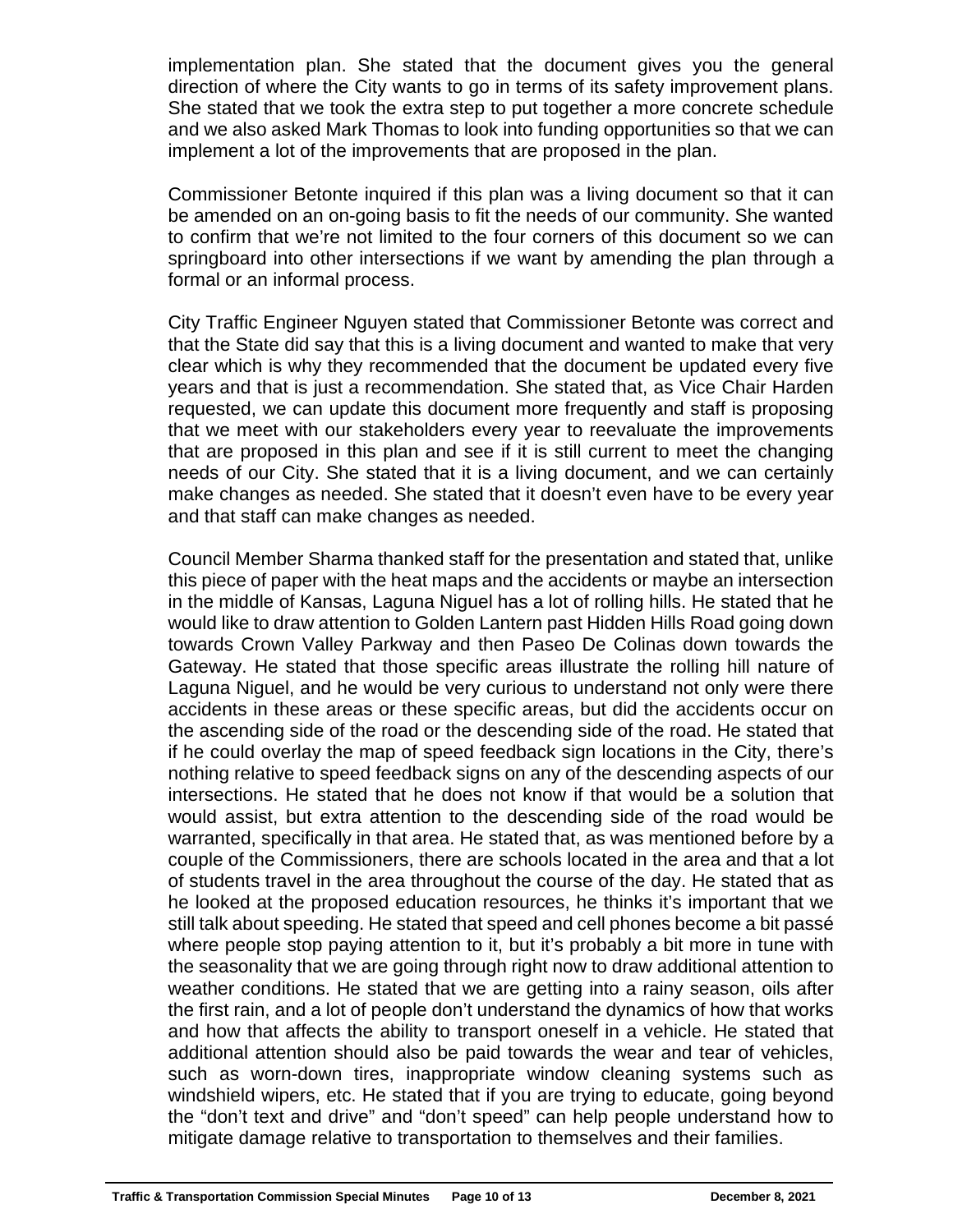Mr. Martin stated that, in general, staff was not trying to say "here's what your message should be," but that Council Member Sharma's thoughts are definitely valid and is the type of thing that staff can work with the communications team to say. He stated that speeding might be a focus area and we want to get the word out and it could cover these types of things. He stated that in some jurisdictions, they have issues with westbound travel, going into the sun this time of year being difficult, or we see a lot of Cities that have customized messaging around the time change, managing driving behavior and the change patterns, so all that can be rolled into messaging and education. He stated that our document provides the springboard for the City to say that education is important and we need to do it. He stated that the document contains the topics and each of the messages can be customized.

Council Member Sharma stated that it would be really interesting to see what the study says about the descending and ascending accidents.

Mr. Martin stated that he took notes on the locations.

Council Member Sharma confirmed that the locations include Hidden Hills Road going down towards Golden Lantern, there's a school, and it crosses over to Paseo De Colinas, and if you take a right there and go down Paseo De Colinas, it goes downhill again. He stated that both of those are very steep descending hills.

Mr. Martin stated that staff will take a look at the descending and ascending locations mentioned. He stated that some of the crash data from the State is aggregated down and staff will have to take a look if staff is able to discern directionality of the crash data and possibly work with the Sheriff's Department to obtain this data.

Council Member Sharma stated that we should focus our resources there instead of covering the entirety of the road if we know the majority of accidents are happening on one side versus the other, or in one direction versus the other.

Mr. Martin stated that when staff went through the crash data in the first meeting with Sergeant Flores and Deputy Bucaro, their heads were nodding in agreement. He stated that it was information that they can confirm from doing enforcement within the City. He stated that Council Member Sharma's intuition probably matches what the officers are seeing.

Vice Chair Harden stated that she had a question regarding adding to the list of intersections and roadways. She asked if we are required to add to that list and, if so, if staff is going to add to the list that we make sure it doesn't dilute the priority roadways and intersections that are currently identified. She stated that if we are going to add them, note that they're not as much of a priority. She inquired if this was a requirement of the grant.

Mr. Martin stated that he would double check and go through the checklist and verify that everything is fully addressed and that it doesn't create some sort of conflict.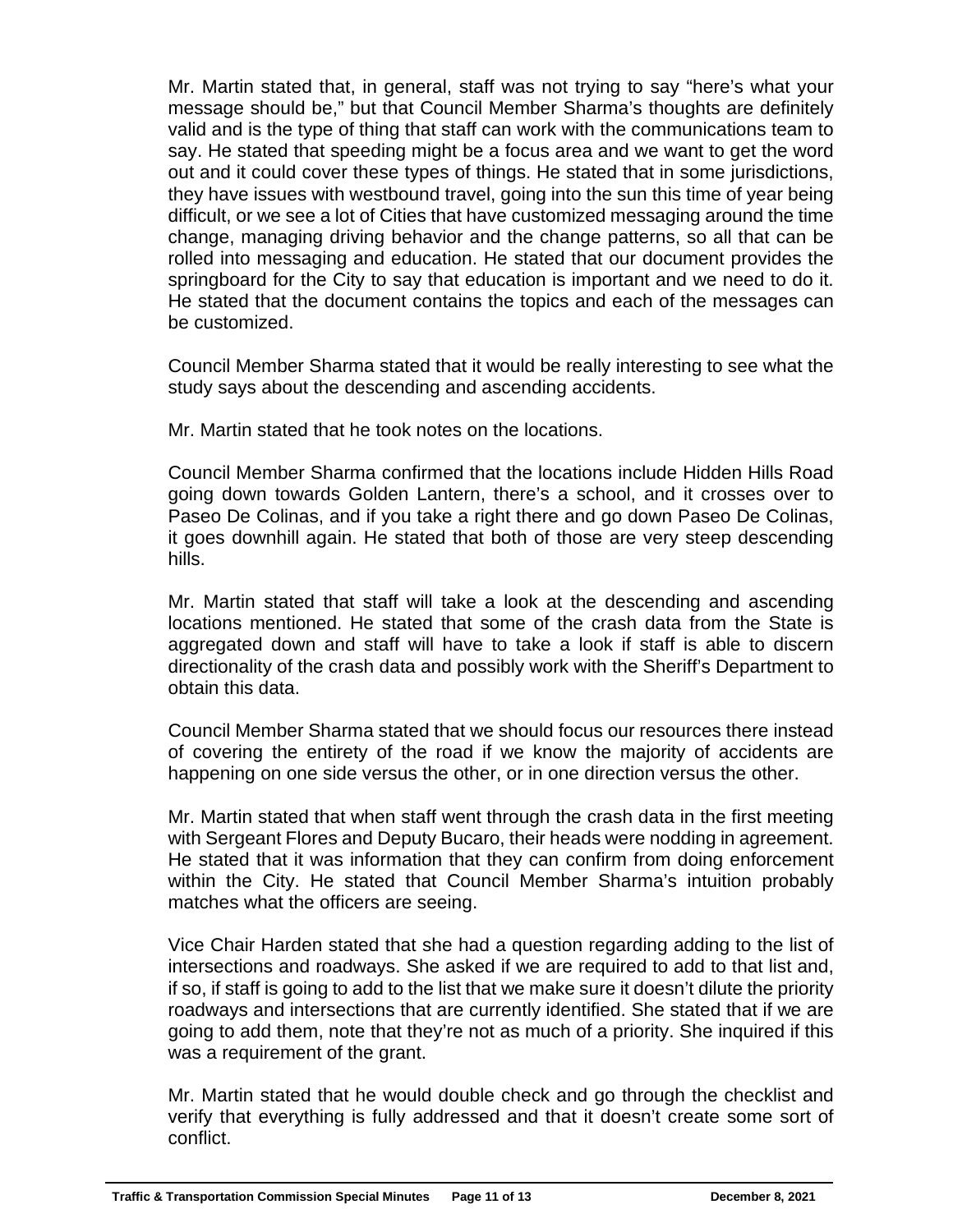Chair Kinney asked if City Traffic Engineer Nguyen can reword the recommendation.

City Traffic Engineer Nguyen stated that the original recommendation was that staff recommends that the Traffic and Transportation Commission recommends that the City Council adopt the City of Laguna Niguel Local Roadway Safety Plan. She stated that the new recommendation would be that staff recommends that the Traffic and Transportation Commission recommend that the City Council adopt the LRSP amended to incorporate the comments received at the Special Traffic and Transportation Commission Meeting on December 8, 2021.

**A MOTION** was made by Vice Chair Harden, seconded by Commissioner Johns, to recommend that the City Council adopt the LRSP amended to incorporate the comments received at the Special Traffic and Transportation Commission Meeting on December 8, 2021.

**Motion carried 4-0-1; with Commissioner Clements being absent.**

## **STAFF, CITY COUNCIL, AND COMMISSION COMMENTS**

City Traffic Engineer Nguyen provided updates on the Heather Ridge Costco Traffic Study, Travel Time and Delay Studies, and Pacific Island Drive Traffic Calming Improvements.

City Traffic Engineer Nguyen stated that, on behalf of the staff, she would like to thank the City Council and Traffic Commission for their support of staff's recommendations this year. She stated that we are happy to serve you and look forward to another great year ahead.

Police Services stated that they had nothing to report.

Council Member Sharma stated that he had nothing to add or report.

Commissioner Johns wanted to wish everyone a Happy Holidays and hope everybody's safe and see you next year.

Vice Chair Kinney asked if staff knew which Commissioners were being termed out.

City Traffic Engineer Nguyen stated that she would check with the City Clerk and get back to the Traffic and Transportation Commission.

Vice Chair Harden inquired if the City has ever considered developing a residential traffic calming plan or handbook that provides a more robust toolbox.

City Traffic Engineer Nguyen stated that the City has a Traffic Manual that is a very technical document that staff uses to address concerns received from the community. She stated that staff was in the middle of updating the Traffic Manual, but with the shift in priorities, it was placed on hold. She stated that staff can finalize the update and bring it before the Traffic Commission. She stated that staff can update the toolbox in the document.